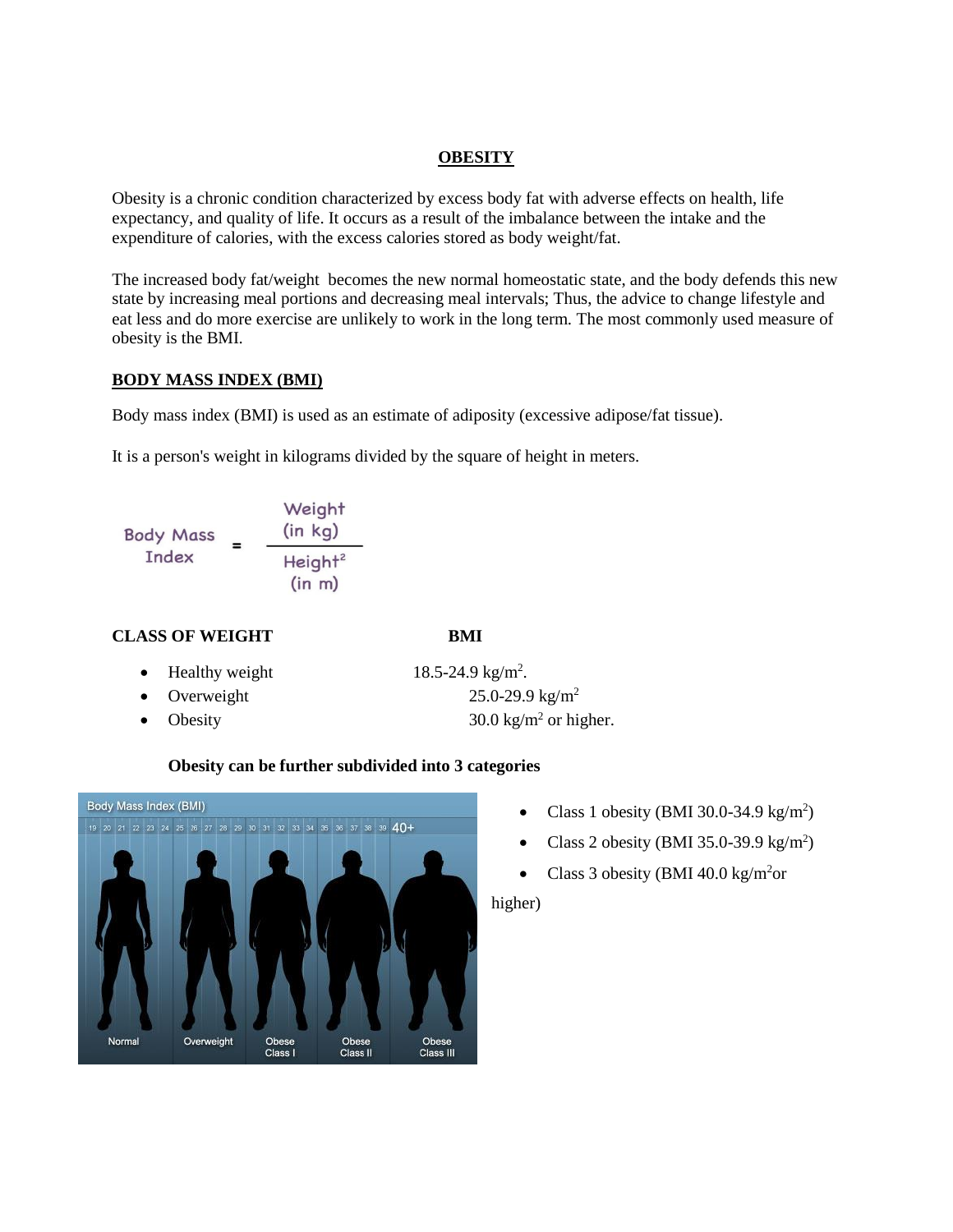Another way to identify been overweight is to measure waist circumference (WC).

#### **Assessment of Health Risks in Adults Based on BMI and WC**

| <b>BMI</b> classification<br>(kg/m <sup>2</sup> ) | $WC$ (cm)              |               |                |                                                                                   |                |               |
|---------------------------------------------------|------------------------|---------------|----------------|-----------------------------------------------------------------------------------|----------------|---------------|
|                                                   | Low                    |               | <b>High</b>    |                                                                                   | Very high      |               |
|                                                   | Male                   | <b>Female</b> | Male           | <b>Female</b><br>$(94 cm) (80 cm) (94 to 102 cm) (80 to 88 cm) (5102 cm) (58 cm)$ | Male           | <b>Female</b> |
| Overweight; 25-29.9                               | No increased risk      |               | Increased risk |                                                                                   | High risk      |               |
| Class 1 obesity; 30.0-34.9                        | Increased risk         |               | High risk      |                                                                                   | Very high risk |               |
| Class 2 obesity; 34.9-39.9                        | High or very high risk |               |                |                                                                                   |                |               |
| Class 3 obesity; $\geq 40.0$                      | Very high risk         |               |                |                                                                                   |                |               |

# **DIABESITY**

Obesity is known to increase the risk for type 2 diabetes mellitus (T2DM), cardiovascular disease (CVD), and death. Obesity and type 2 diabeteshave reached epidemic proportions and they not only share the *same underlying causes* **–** and thus require the same treatment – but they are also 100% preventable and, in some cases, entirely reversible.

Because of these similarities, the term **diabesity** (diabetes + obesity) was coinedto describe them. Diabesity can thus be defined as a constellation of signs that constitutes what is commonly referred to as **metabolic syndrome** characterized by:-

- $\triangleright$  Central obesity. (defined as waist circumference ≥ 40 inches/ 103cm for men and ≥ 35 inches/ 89cm for women)
- $\triangleright$  Dyslipidemia:-i.e. raised Total lipid levels, high Low Density Lipoprotein (LDL) & reduced High Density Lipoprotein (HDL) cholesterol.
- $\triangleright$  High blood pressure.
- $\triangleright$  High blood sugar/ or previously diagnosed type 2 diabetes

# **Why is Diabesity becoming increasingly significant?**

- $\triangleright$  Obesity and type-2 diabetes (diabesity) are the largest and fastest growing global public health problem.
- $\triangleright$  Obesity, which is a major recognized risk factor for type 2 diabetes, is rapidly increasing in prevalence, resulting in a diabesity epidemic.
- $\triangleright$  For most people, neither dieting nor current pharmacological interventions are effective in achieving long-term weight reduction.
- $\triangleright$  To treat diabesity, approaches must be developed to modulate the ways in which the brain controls metabolism, body weight and composition.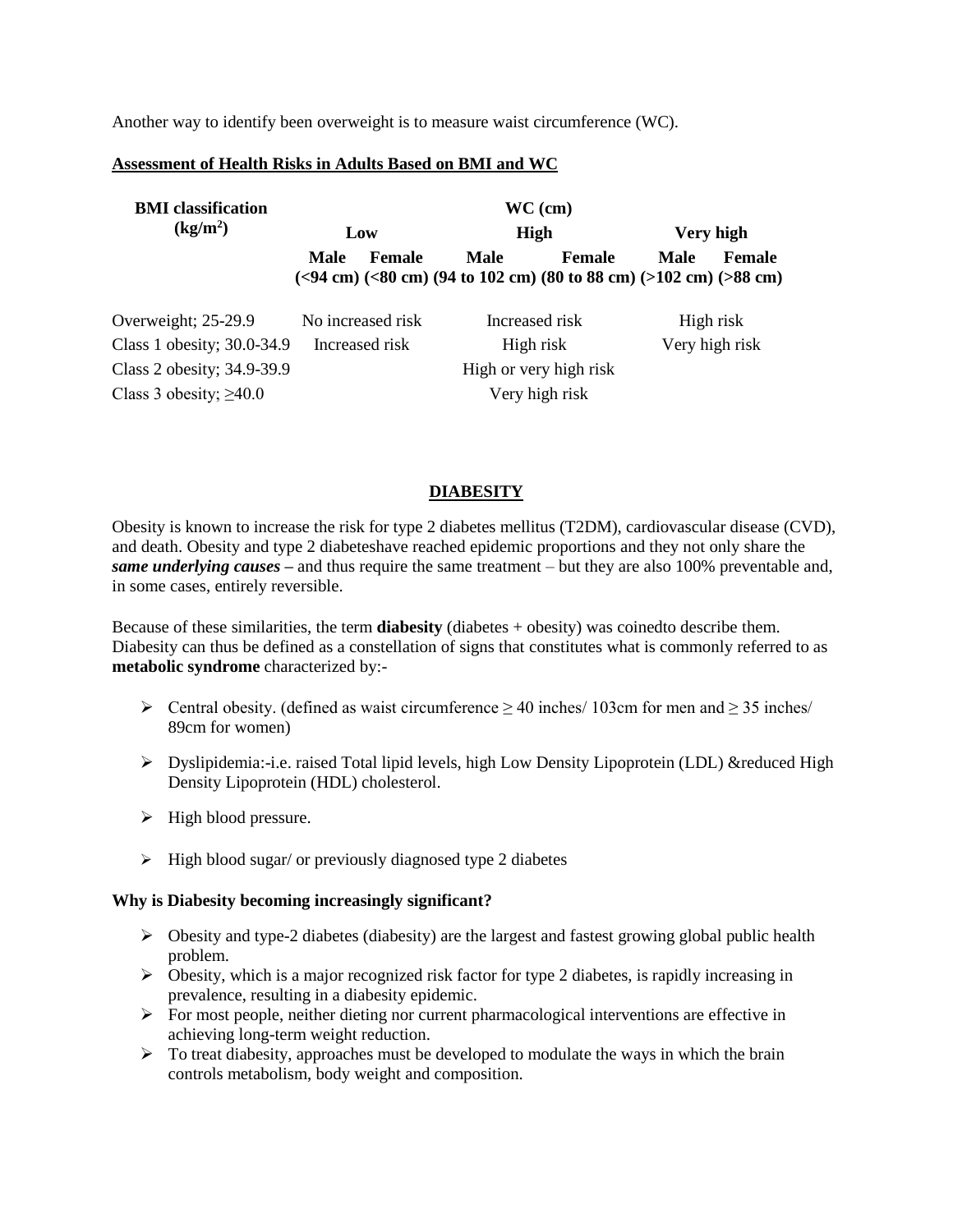#### *Other Medical Complications associated with Diabesity include;*



# **THERAPEUTIC OPTIONS FOR OBESITY/DIABESITY**

#### **Lifestyle Management**

An energy-restricted diet combined with exercise have shown success in producing clinically significant reductions in body weight  $(55\%)$ . A minimum of 30 minutes of moderate or greater intensity physical activity on a minimum of 5 days in a week is recommended. These behavior modifications however do not generally produce marked or sustainable weight loss.

#### **Pharmacotherapy**

Pharmacologic treatment is recommended for people who have not reached their target weight loss or have reached a plateau following lifestyle modifications.

Anti-obesity medications e.g. orlistat when used in combination with behavior changes in diet and exercise, lead to greater body weight loss, which is more likely to be sustained in the long-term if patients can adhere to the treatment regimen.

# **BARIATRIC SURGERY**

Bariatric surgery or weight-loss surgery is performed on patients with a body mass index (BMI) of 40 kg/m<sup>2</sup> or greater and those with a BMI between 35 and 40 kg/m<sup>2</sup> and a major medical comorbidity.

In recent years, bariatric surgery is a viable option for patients with lower body mass index (BMI's less than 35 kg/m²) as a definitive treatment for diabetes(particularly Type 2 Diabetes-T2DM) and other metabolic conditions.

Bariatric surgery is by far the most effective treatment for severe obesity.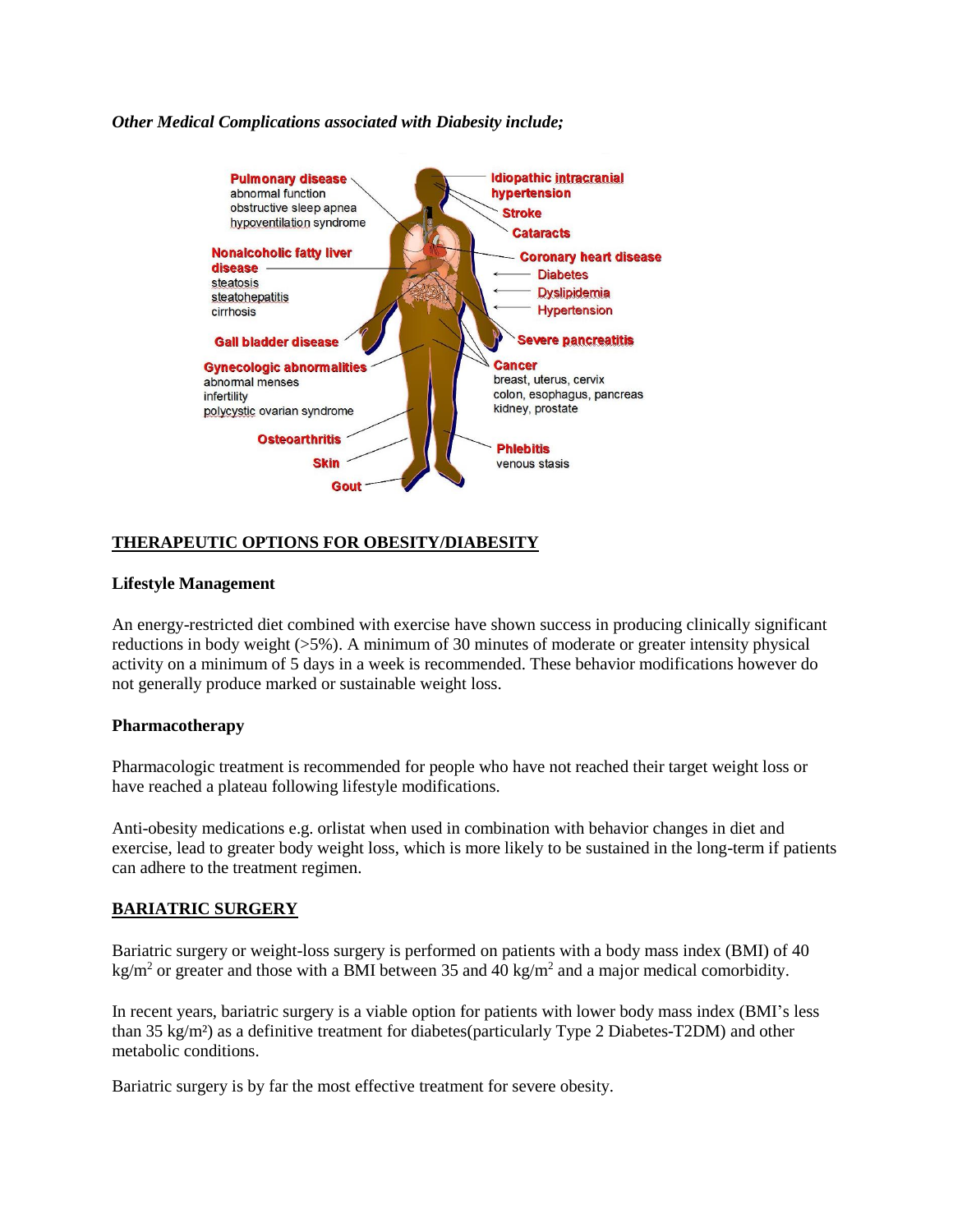# **Role of Bariatric Surgery in Managing Obesity and Associated Metabolic Conditions**

- Support weight loss
- Treat or prevent obesity-related comorbidities (e.g.T2DM, Hypertension, Cardiovascular disease, obstructive sleep apnea)
- Diabetes improvement *starts rapidly after surgery, before significant weight loss* has occurred.
- Bariatric surgery may improve metabolic comorbidities even in patients who are not morbidly obese.

# **Indications for Bariatric surgery:**

- $\triangleright$  BMI > 40 kg/m2
- $\triangleright$  BMI  $\geq$  35 kg/m<sup>2</sup> and  $\geq$ 1 severe obesity-related comorbidity, including:-T2DM, hypertension, hyperlipidemia, obstructive sleep apnea (OSA), obesity hypoventilation syndrome (OHS), Pickwickian syndrome (a combination of OSA and OHS), nonalcoholic fatty liver disease or nonalcoholic steatohepatitis, pseudotumorcerebri, gastro esophageal reflux disease (GERD) , asthma, venous stasis disease, severe urinary incontinence, debilitating arthritis, or considerably impaired quality of life;
- $\triangleright$  BMI of 30-34.9 kg/m<sup>2</sup> with T2DM or metabolic syndrome
- $\triangleright$  Several failed attempts at dieting.

There are two *basic mechanisms* of weight loss surgery.

- 1. **Restrictive procedures** decrease food intake by creating a small upper stomach pouch to limit food intake
- 2. **Malabsorptive procedures** alter digestion, thus causing the food not to be properly digested and completely absorbed.There are several procedures that combine the restrictive and malabsorptive mechanisms of weight loss surgery.

# **TWO APPROACHES TO WEIGHT LOSS SURGERY:LAPAROSCOPIC AND OPEN**

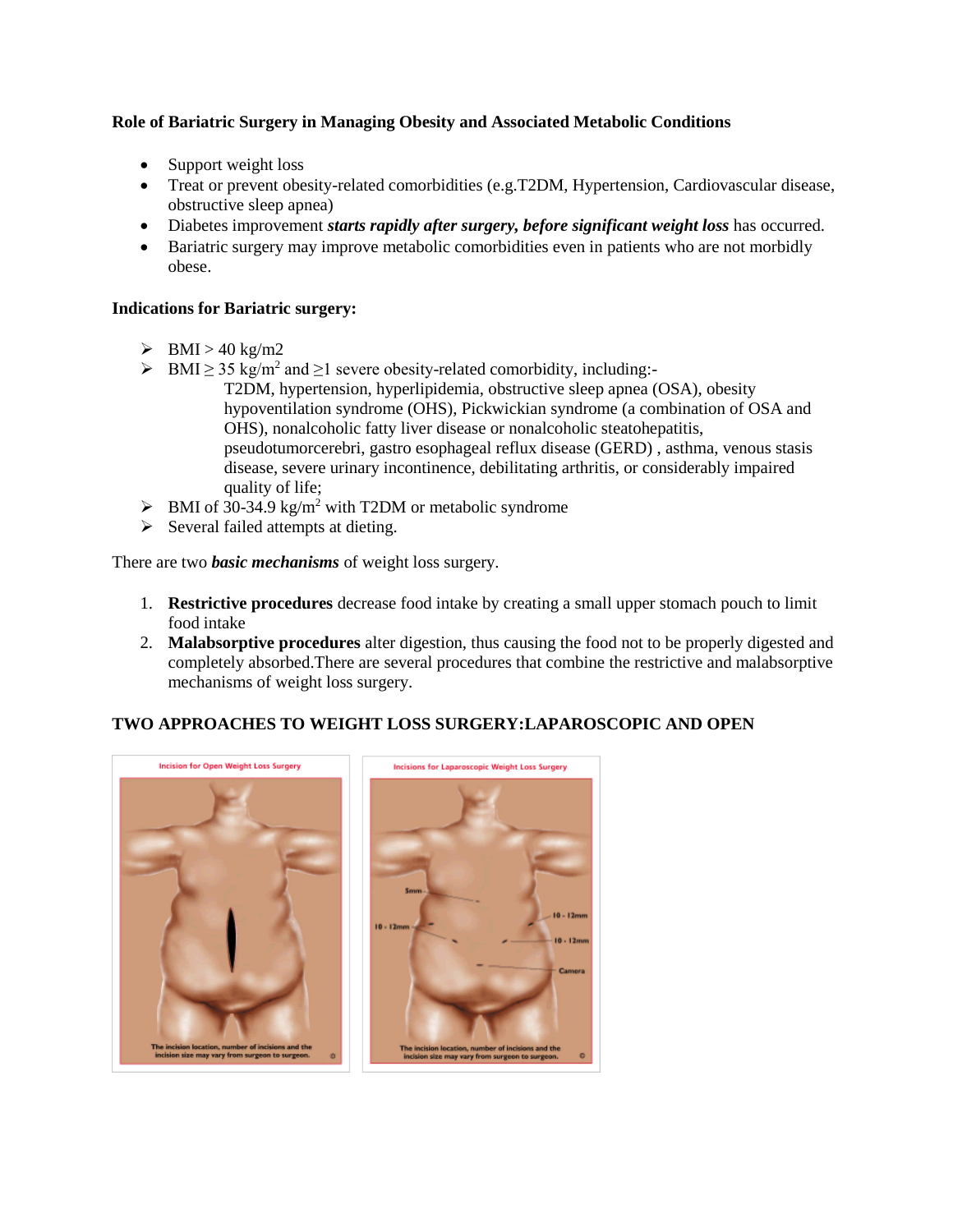#### **Open Approach**

An open procedure involves one long incision that opens the abdomen to provide the surgeon access. Open procedures for weight loss surgery employ the same principles as their laparoscopic counterparts and produce similar excess weight loss.

# **Laparoscopic Approach.**

This is the currently preferred approach and the one which has popularized metabolic surgery.



When a Laparoscopic operation is performed, a small video camera inserted into the abdomen allows the surgeon to conduct and view the surgery on a video monitor.

The camera and surgical instruments are usually inserted through small incisions made in the abdominal wall.

Laparoscopic procedures for weight loss surgery employ the same principles as their 'open' counterparts and produce similar weight loss.

# **The most common types of bariatric surgery include***:*

**Sleeve gastrectomy**



 The mean weight loss after Laparoscopic sleeve gastrectomy at 2 years after surgery is 70% of excess weight.

 Diabetes remission rates of around 66% at 1 year. Patients with more advanced diabetes experienced the lowest rates of remission, despite having lost just about as much weight as those with lesser disease.

**Mini Gastric (Omega) Bypass**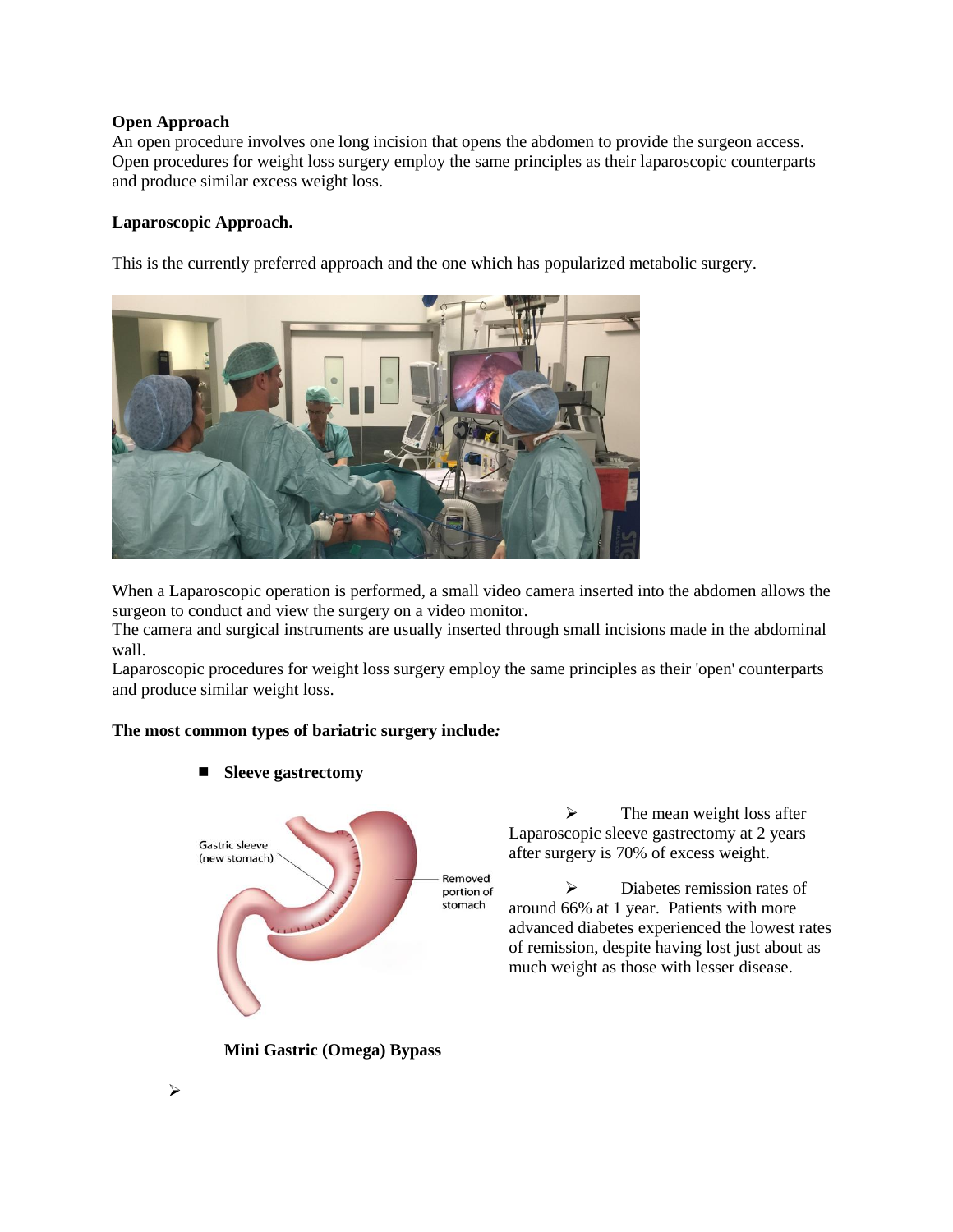

 $\triangleright$  The mean weight loss after a mini gastric bypass is between 58% and 80% over the short term. Most patients are able to keep at least 60% of the excess weight off over the long term.

 $\triangleright$  Mini gastric bypass results in successful treatment of [type 2 diabetes] up to 87.1%.

#### **Roux-en-Y gastric bypass (RYGB**)



- $\triangleright$  The mean weight loss after Roux-en-Y gastric bypass at 1 year after surgery is 77% of excess weight.
- $\geq$  80% of patients with type 2 diabetes (T2D) experience complete remission, defined as normoglycemia without medication, and another 15% have improvement, albeit remaining on medication. For many, remission of diabetes occurs within days, before significant weight loss.
- All-cause mortality reduced by 40% 7 years after RYGB
- $\triangleright$  RYGB sustained remission of 62% at 6 years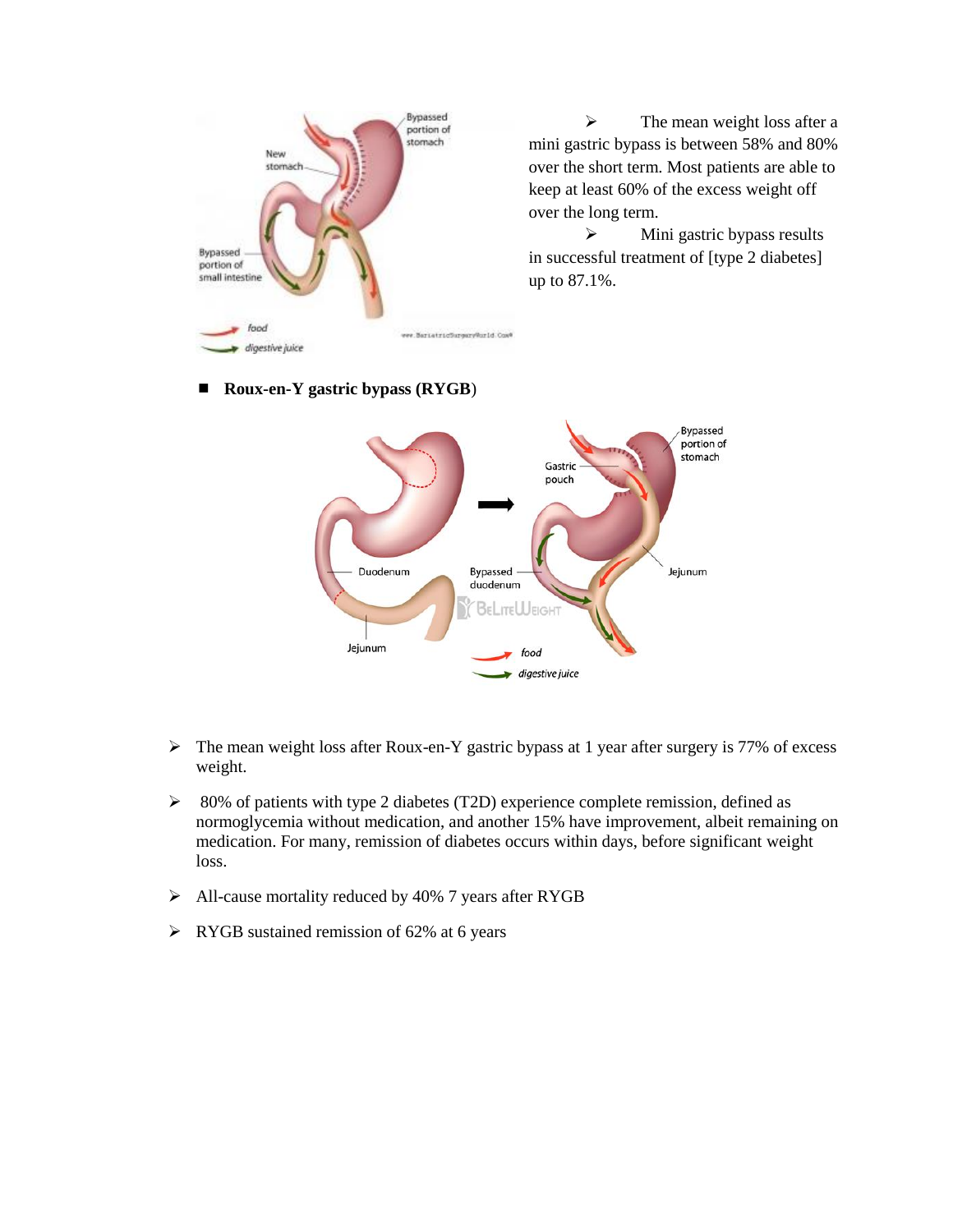

- Biliopancreatic diversion +/- duodenal switch (BPD+/-DS)
- $\triangleright$  Type 2 Diabetes have had a 98% "cure"<sup>[</sup>(i.e. became euglycemic) almost immediately following B/D with duodenal switch surgery which is due to the metabolic effect from the intestine switch.
- Resolution of obesity related co morbidities following the duodenal switch: hyperlipidemia 99%, sleep apnea 92%, and hypertension 83%.
- A reduction of 70% of excess body weight can be achieved after BPD.



- **Ileal transposition (IT)**
- $\triangleright$  IT is effective in control of blood sugar even after 14 years. The success rate ranges between 80% – 100% depending upon the post-surgical care and levels of activity maintained by the patient.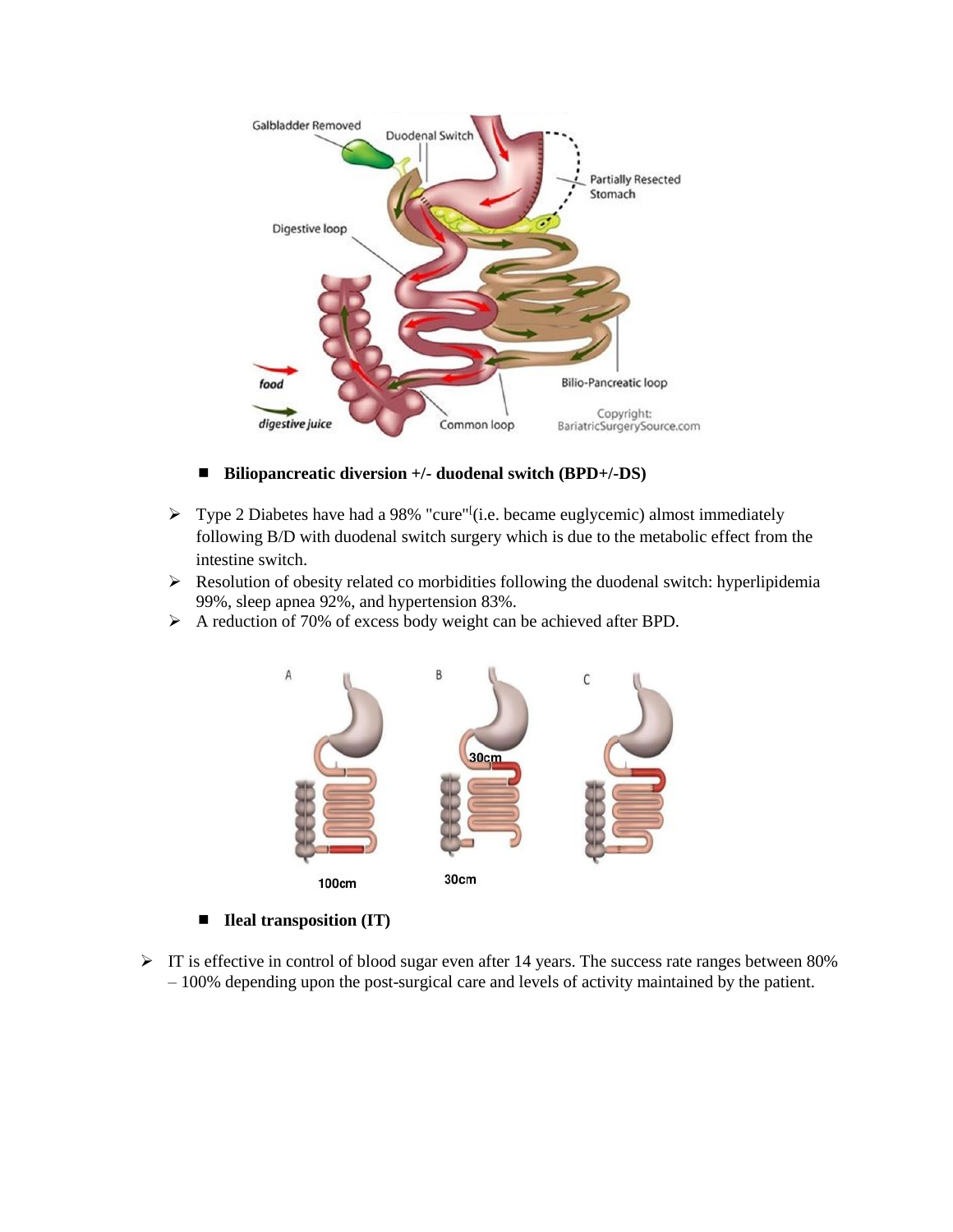

- Vertical Banded Gastroplasty.
- Short-termexcess weight loss is 56% and long-term excess weight loss is between 53% and 68%.



- Laparoscopic adjustable gastric banding (LAGB)
- $\triangleright$  The mean weight loss after Laparoscopic adjustable gastric banding at 3 years after surgery is 60% of excess weight.
- $\triangleright$  Laparoscopic adjustable gastric banding results in a substantial sustained positive effect on diabetes in morbidly obese patients, with a significant reduction in HbA1c and an 80% overall rate of improvement/remission.

# **Outcomes of Bariatric Surgery.**

- $\triangleright$  Non-Surgical management: only 5-10% success
- $\triangleright$  T2DM remission: up to 72% at 2 years
- Cause specific mortality reduction:T2DM 92%, Cancer 60%, Coronary Artery Disease 56%

#### **How does obesity surgery change your life?**

- Lifestyle adjustments
	- o Patient must learn to eat food in small amounts and to chew it well and slowly.